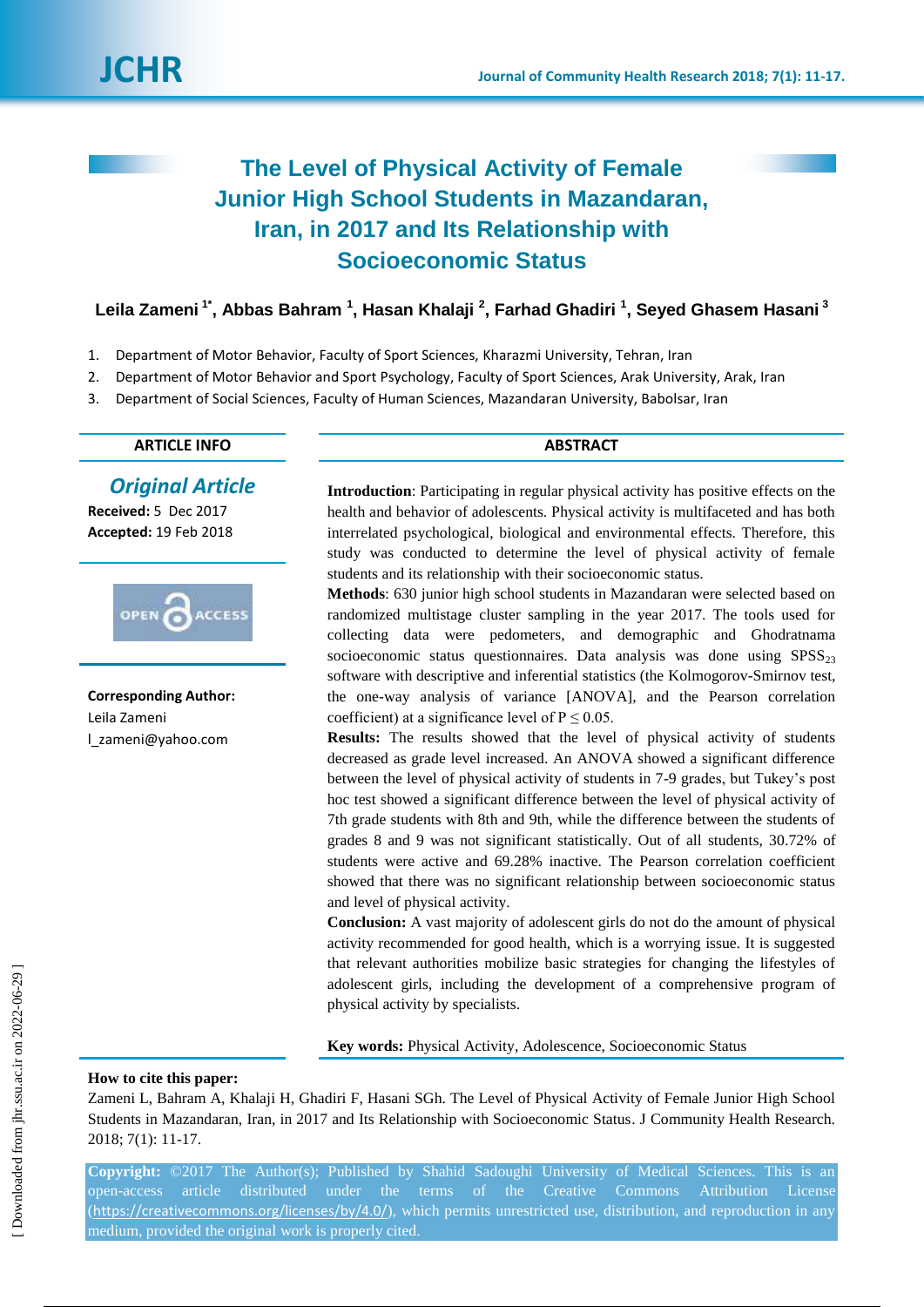## **Introduction**

Regular engagement in physical activity is a prerequisite for healthy physical and psychological development<sup>(1)</sup>. Regular moderate to vigorous physical activity decreases the risk of multiple diseases and psychological disorders. Individuals should be encouraged from childhood and adolescence to be and remain active to obtain these health benefits. It's better to get benefits of physical activity; individuals should be encouraged to be active from an early age. The possible patterns of physical activity established in childhood and adolescence may continue in adulthood<sup>(2)</sup>.

Physical activity "is any bodily movement produced by the skeletal muscle that results in energy expenditure" <sup>(3)</sup>. The American College of Sports Medicine (ACSM) offers 60 minutes of moderate to vigorous physical activity, resistance exercise, and bone-intensive activities at least three days a week for children and adolescents  $(4)$ . According to Riddoch et al.(2007), most children do not do enough activity according to the recommended levels for health, although boys tend to be more active than girls  $(5)$ . Further, Cairney et al. (2014) found that the participation in physical activity from late childhood to the early adolescence decreases more in girls than boys  $<sup>(6)</sup>$ .</sup> Klishadi et al. (2001) examined the pattern of physical activity of adolescents in Isfahan and showed that the duration and amount of physical activity of both sexes in high school was significantly less than that of the junior high school  $(7)$ . Although all studies cited in this paper have established that physical activity decreases with age, the estimated physical activity from different sources is not always comparable due to methodological differences such as different measurement methods and analyses. For example, using objective tools such as a pedometer and accelerometer provides more accurate information than devices that measure psychological realities (such as the questionnaire)  $(8)$ .

Socioeconomic status (SES) also plays a significant role in their health-related behaviors. In health research, this variable is considered a contextual variable  $(9)$ . Children with high SES seem to be on average taller, heavier, and fatter than those with a low SES condition. However, in developed countries, especially in adolescence late, girls with low SES families are, on average, fatter than girls with high SES  $(10)$ .

While the relationship between physical activity and socioeconomic status is evident in adults, it is controversial in adolescents<sup>(11)</sup>. Researchers such as Drenowatz et al. (2010) concluded that children with low SES had lower levels of physical activity and had more time in inactive behavior (12), Shi et al. (2006) found that girls adolescents with the low SES have the highest physical activity  $(13)$ , and the results of Aghaalinezhad et al. (2005) showed that there is no relationship between SES and adolescent physical activity  $(14)$ . Given the limited information available with regard to physical activity of adolescents, especially when physical activity is measured by objective tools, as well as the contradiction in results of the relationship between physical activity and socioeconomic status, this study is to investigate the level of physical activity in adolescent girls and compare them with each other and with standard values, and then be examined in relation to socioeconomic status.

#### **Methods**

This research was a cross-sectional design with a survey and correlation strategy. The statistical population consisted of female junior high school students (grade 7–9) of state schools of Mazandaran province in the year 2017. Out of this population, 630 students were selected (using a Morgan table) with randomized multi-stage cluster sampling, following these steps: First, Mazandaran province was divided into three parts: western, central and eastern (based on education divisions of the province) and from each section, 3 cities were randomly selected. In the next step, a list of all female junior high schools was obtained and schools were selected randomly in each statistical zone. At the end, from each school a class of the first to third grades was selected randomly (i.e.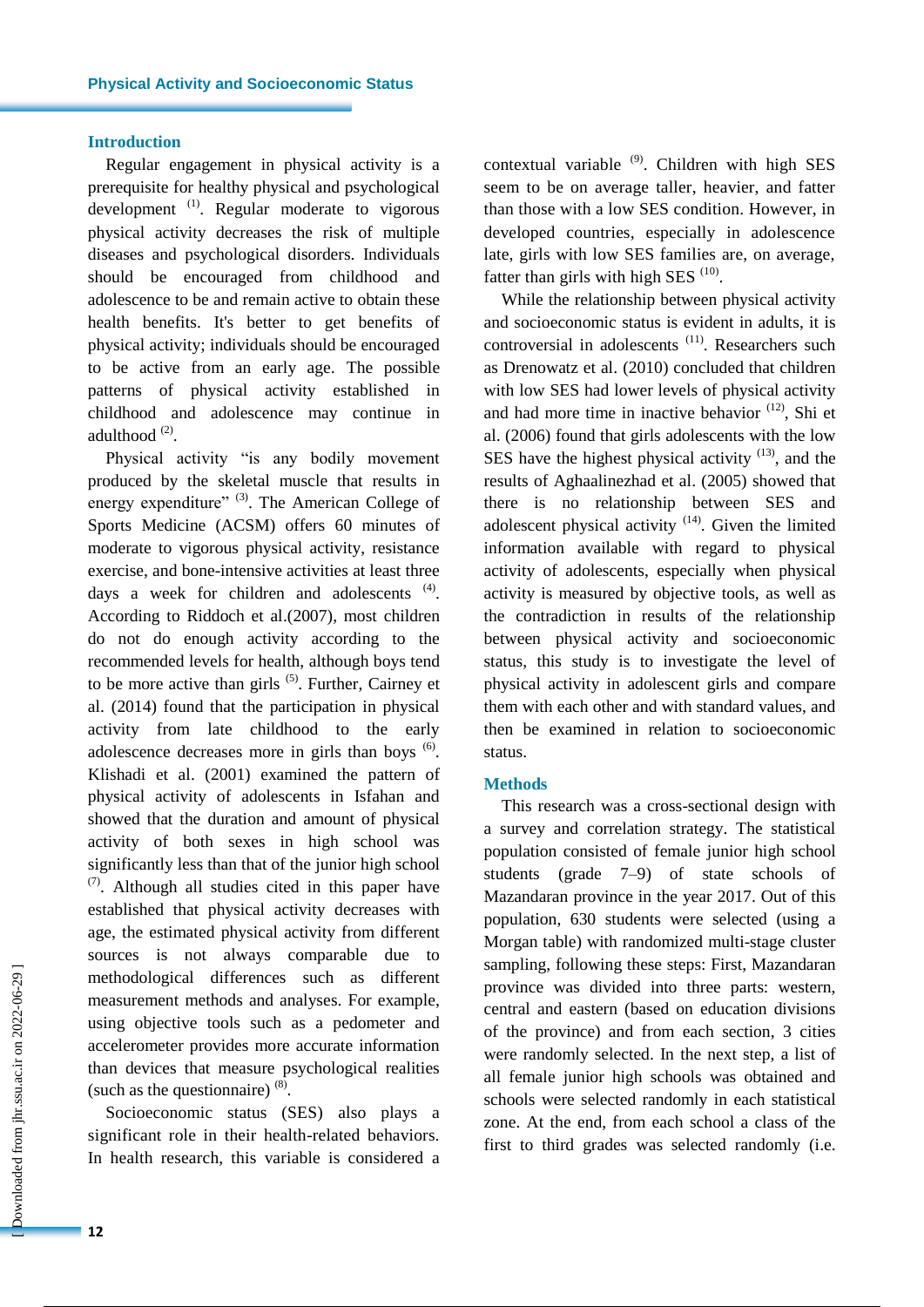grade 7–9). In the other word, 30 clusters consisting of 21 students were selected in which every school classes were considered as a cluster and all students in that class entered the study. The following tools were used to collect data:

Demographic questionnaire: A tool for asking questions about personal characteristics such as birth date, grade, height, weight, and body mass index. Height and weight were measured using a portable stadiometer (Seca 213) with a precision of 1mm and a weight scale (Seca robusta 813) with a precision of 0.01kg. Body mass index (BMI) was also calculated by formula: [weight  $(kg)/$  height  $(m^2)$ ].

Socioeconomic status questionnaire: A Ghodratnama questionnaire that included 4 components (family income, economic level, house situation and education) and 5 main questions. Eslami et al. confirmed the formal and content validity of the questionnaire by 12 experts, and the reliability of the questionnaire was 0.83 using Cronbach's alpha. The questionnaire was completed with the help of parents and school staff <sup>(15)</sup>.

Pedometer: According to sample size and research cost, the Xiaomi Mi Band was selected for physical activity measurement for a week. According to El-Amrawy et al (2015), this pedometer is the best option compared to its price, with a precision of 96.56% and a coefficient of variation (CV) of 5.81%, which is an acceptable tool for measuring physical activity  $(16)$ . In addition to counting the number of steps one takes, it shows the amount of distance traveled and the number of calories consumed during the day. According to studies by Tudor-lock et al (2011), 60 minutes of moderate to vigorous physical activity in adolescents can be obtained from 10,000 to 11,700 steps/ $day$ <sup>(17)</sup>. Consequently, the target number of step for the subjects was considered to be 10,000 steps. Accordingly, the subjects

were placed in active  $( \ge 10000)$  and inactive  $($ 10000) groups.

Procedure: After obtaining written permission from the Education Department of the province and selected cities, schools were selected randomly from each city. At the first session, while explaining the work, consent forms were given to the students to inform the parents of the research and obtain their consent. In the next session, as part of the Physical Education class, participants completed the questionnaires and then height and weight were measured using a standard method. In the third session, based on the information obtained at the previous session, pedometers were calibrated based on height, weight, sex and birth date of the subjects. Information was given to the participants about the pedometer and how to use it. Students were strongly advised not separate the pedometer from their hands within the next 7 days. Data analysis was performed using  $SPSS_{23}$  software by descriptive and inferential statistics (Kolmogorov-Smirnov to determine normality, one-way ANOVA and Tukey post hoc test for comparison between grades and Pearson correlation coefficient to examine relationship between SES and PA) at a significance level of  $P \leq 0.05$ .

# **Results**

Of the 630 pupils, 57 girls were excluded from the study because of unwillingness to continue working or not use pedometer for at least 4 days and more than 10 hours/day or due to physical disease. In the end, 573 female students with a mean age  $(13.62 \pm 0.85)$  were investigated. The average of physical activity during the week is 8583.95 steps / day, and when the five days of week are separated from weekends, the average of physical activity on the weekend (Thursday and Friday) is less than the average of the other days of the week (See table 1).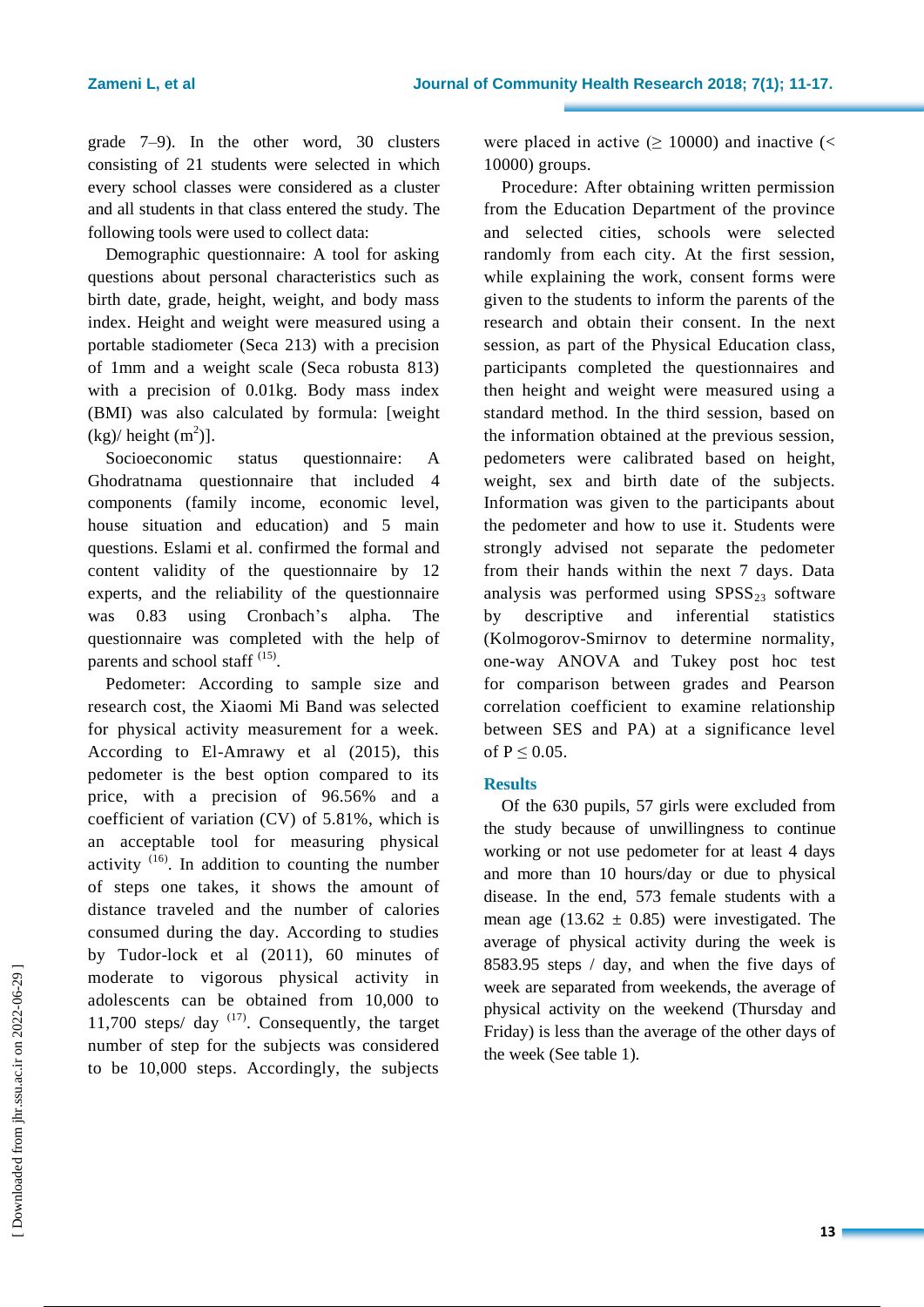| Variable                                   | Min     | <b>Max</b> | <b>Mean</b> | Sd      |
|--------------------------------------------|---------|------------|-------------|---------|
| Age (years)                                | 11.58   | 15.58      | 13.62       | 0.85    |
| Height (cm)                                | 140     | 175        | 157.66      | 6.19    |
| Weight (kg)                                | 27.70   | 110.6      | 55.94       | 13.14   |
| BMI (kg/m <sup>2</sup> )                   | 12.78   | 39.18      | 22.45       | 4.68    |
| Physical Activity $-7$ days of week (step) | 2466.00 | 19471.86   | 8583.95     | 2477.50 |
| Physical Activity $-5$ days of week (step) | 2491.80 | 20023.60   | 9054.62     | 2607.87 |
| Physical Activity – weekend (step)         | 2139.00 | 19671.00   | 7407.27     | 2886.62 |
| <b>SES</b>                                 | 9       | 25         | 15.32       | 2.58    |

**Table 1**. Demographic characteristics and physical activity of adolescent females in Mazandaran (2017)

In the table 2, a description of the community is presented based on the BMI and SES. Standard values were used to determine the body mass index groupings. Body mass index was classified as low weight (percentile equal to and less than 5), normal weight (5–85 percentiles), overweight (85–95 percentile) and obese (percentile equal to and above 95)  $(18)$ .

|                                                       |       |              |        | <b>SES</b>     |             |                  |              |
|-------------------------------------------------------|-------|--------------|--------|----------------|-------------|------------------|--------------|
|                                                       |       |              | Low    | Moderate       | <b>High</b> | <b>Excellent</b> | <b>Total</b> |
| thin<br>normal<br><b>BMI</b><br>overweight<br>obesity | Count | 4            | 19     | $\overline{4}$ | 1           | 28               |              |
|                                                       |       | % within BMI | 14.3%  | 67.9%          | 14.3%       | 3.6%             | 100.0%       |
|                                                       |       | % within SES | 5.9%   | 4.7%           | 4.8%        | 7.1%             | 4.9%         |
|                                                       |       | Count        | 58     | 325            | 66          | 9                | 458          |
|                                                       |       | % within BMI | 12.7%  | 71.0%          | 14.4%       | 2.0%             | 100.0%       |
|                                                       |       | % within SES | 85.3%  | 79.9%          | 78.6%       | 64.3%            | 79.9%        |
|                                                       |       | Count        | 5      | 39             | 11          | 3                | 58           |
|                                                       |       | % within BMI | 8.6%   | 67.2%          | 19.0%       | 5.2%             | 100.0%       |
|                                                       |       | % within SES | 7.4%   | 9.6%           | 13.1%       | 21.4%            | 10.1%        |
|                                                       |       | Count        | 1      | 24             | 3           | 1                | 29           |
|                                                       |       | % within BMI | 3.4%   | 82.8%          | 10.3%       | 3.4%             | 100.0%       |
|                                                       |       | % within SES | 1.5%   | 5.9%           | 3.6%        | 7.1%             | 5.1%         |
| Total                                                 |       | Count        | 68     | 407            | 84          | 14               | 573          |
|                                                       |       | % within BMI | 11.9%  | 71.0%          | 14.7%       | 2.4%             | 100.0%       |
|                                                       |       | % within SES | 100.0% | 100.0%         | 100.0%      | 100.0%           | 100.0%       |

**Table 2.** BMI\*SES girl students in Mazandaran (2017)

For the normal distribution of data, one-way ANOVA was used to compare the level of physical activity in grade 7–9 pupils. The results showed that there was a significant difference between the level of physical activity, and that its level decreased the higher the grade  $(F =$ 7.185, sig =  $0.001$ ). However, the results of Tukey's post hoc test showed that there is a significant difference between the level of physical activity in grade 7 students with 8 and 9, but between grades 8 and 9, the difference is not significant ( $P \le 0.05$ ).

Out of the 573 participants, only 176 girls (30.72%) had the recommended level of physical activity (at least 10,000 steps/day) for their health, and 397 (69.28%) did not have the required level of activity.

The relationship between physical activity level and their socioeconomic status was analyzed using Pearson correlation coefficient. The result showed that there is not significant relationship ( $P \leq 0.05$ ) between socioeconomic status and physical activity level  $(r = -0.075)$ ,  $sig = 0.073$ ).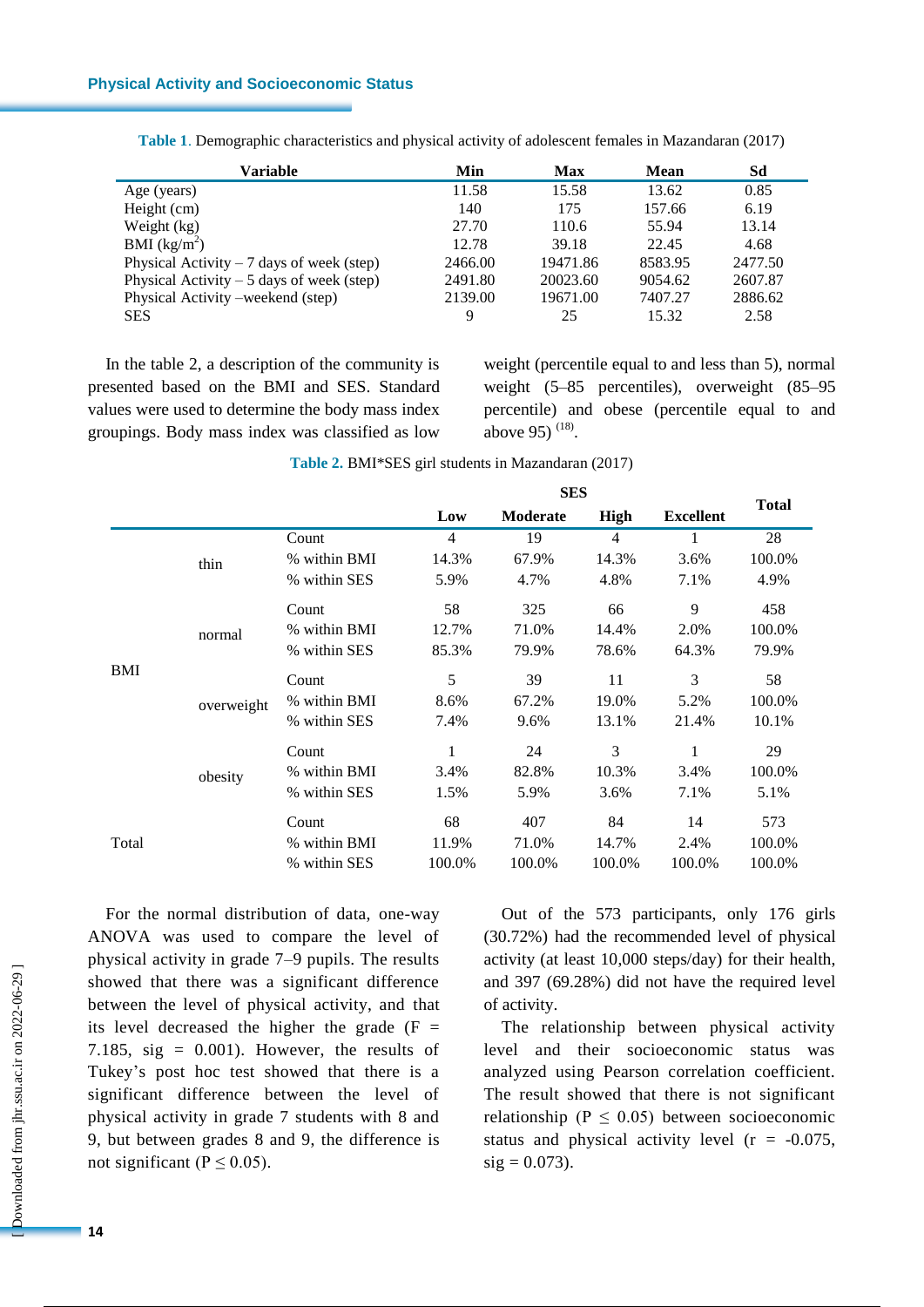### **Discussion**

The purpose of this study was to determine and compare the level of physical activity of female junior high school students in Mazandaran province and also investigate the relationship physical activity with socioeconomic status. The results showed that only 30.72% of students had the recommended physical activity level. This is in line with the findings of Bashiri et al. (2015), which concluded that only 32% of the girls aged 14–18 were active and the remaining girls had insufficient physical activity <sup>(19)</sup>. It should be noted that low physical activity may increase the risk of multiple chronic noncommunicable diseases among children and adolescents. These diseases, including metabolic syndrome, insulin resistance, type 2 diabetes and high blood pressure, are directly related to childhood obesity and a major cause of obesity, is reduction of energy consumption and physical inactivity  $(20)$ . Mello et al. (2016) indicated that the number of steps/day was able to predict increased diastolic blood pressure (< 12,399 steps/day) and increased total cholesterol (< 9,400 steps/day) in adolescent girls  $(21)$ . The findings of Wu et al.  $(2017)$ suggest that school health programs promoting active lifestyles among children and adolescents may contribute to the improvement of health-related quality of life <sup>(22)</sup>.

We also found that the level of physical activity decreases as grade level increases. However, this difference is not significant between students of grades 8 and 9. Riddoch et al. (2004) showed that at age 9, most children and adolescents achieved the recommended levels of physical activity, while a minority of people at the age of 15 had recommended levels of physical activity  $(23)$ . Cairney et al. (2014) suggested that the rate of decline in participation in PA was greater for girls than for boys. However, adjusting for biological age completely reduced the effect of sex and chronological age for participation in free play activities (6). This confirms that research indicated that humans become less active as they progress towards the adult  $(24)$ .

The last result of this study was a lack of significant correlation between physical activity level and students' socioeconomic status. Our research's findings are consistent with the research work of other researchers  $(25, 14)$ . It is possible that, on one hand, this is because the population of the study was taken from the only state school of Mazandaran province (more than 70% of the participants had moderate SES) (see table 2). On the other hand, this is due to the lack of attention of families to their girls' motor dimension as opposed to their cognitive dimension (the priority of the lesson to PA). They also believe that Physical Education classes in schools provide sufficient physical activity.

Lampinen et al. (2017) showed that children with low education and income parents had lower levels of physical activity under supervision and especially organized sports than those with high SES. Presumably, one explanation for these results is that children in higher-income families have lower financial barriers for organized physical activity. Furthermore, lower-educated parents may have irregular working hours and, therefore, less opportunity to take care of children's hobbies. However, their results indicate that there is no significant difference in overall physical activity among children with different SES, because low levels of monitored physical activity are compensated with high level unattended physical activity in children with lower SES  $(25)$ . In contrast, Klishadi et al. (2016) found that adolescents with higher SES had a healthier diet, but less physical activity than those with lower SES  $(26)$ . Although the result of the systematic review of Stalsberg & Pedersen (2010) confirmed the hypothesis that there is a relationship between SES and physical activity, and teenagers with higher SES are more active than those with low SES. However, this study showed that the findings do not have unity. Forty two% of such studies reported nonrelationship or inverse relationship. They also suggested that the use of non-equal tools for both variables complicates the interpretation of the findings and reinforces the claim that there is no explanation for the possible difference in physical activity between groups with different SES in adolescents (11). As Lampinen et al. (2017) showed,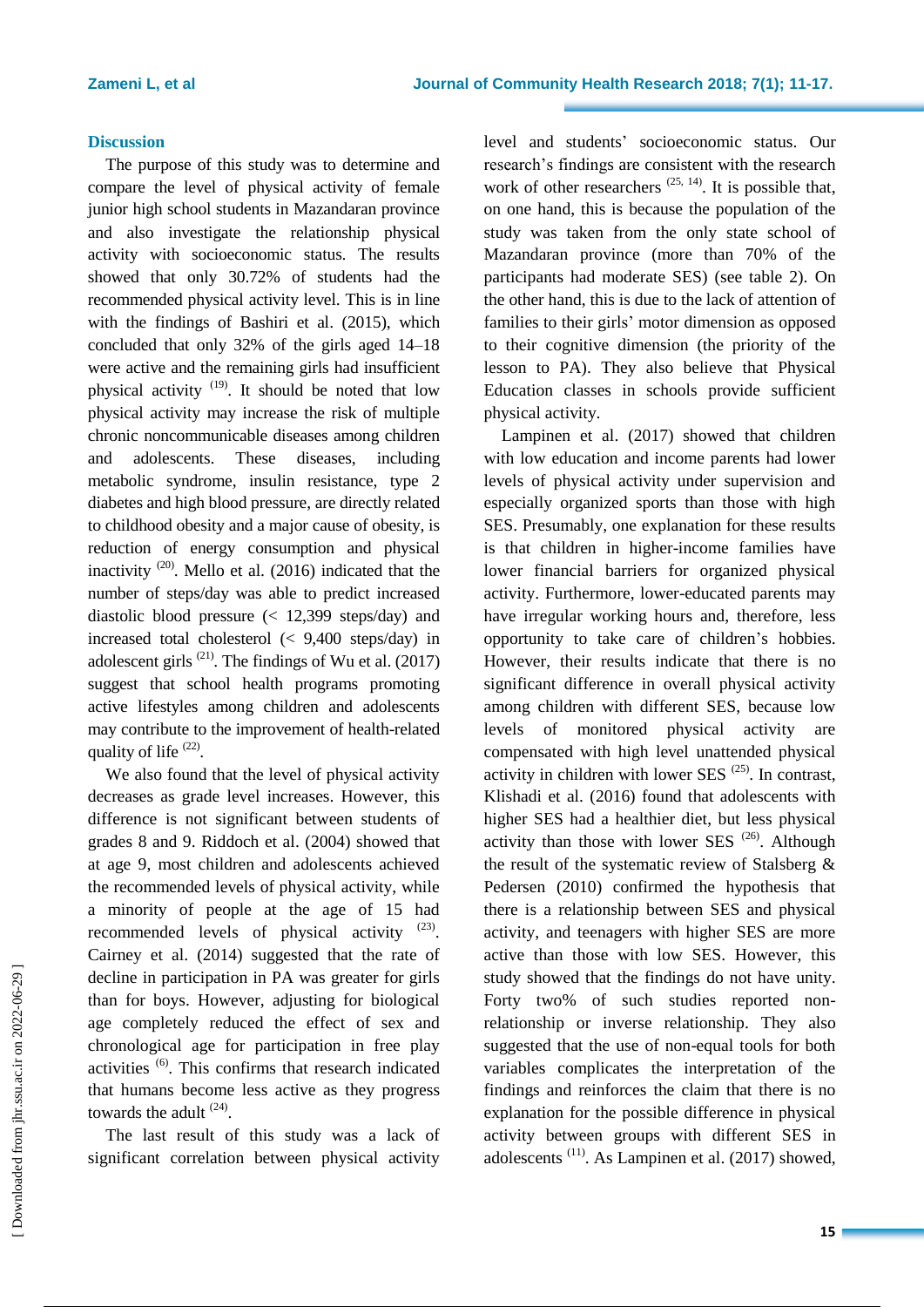SES is likely to be more related to type of activity than general physical activity  $(25)$ . This issue can be explained through a distinction between girls of different SES girls in terms of physical acticity, and also can be considered as a challenge in future research area.

## **Conclusion**

According to the finding of this study, the majority of adolescent girls do not have enough physical activity to maintain their health, and their engagement in physical activity decrease as they move up in grade level. Considering the fact that established physical activity patterns in childhood and adolescence may continue in adulthood, attention to the physical activity of adolescents, especially girls, is becoming more important. Low levels of physical activity and inactivity is a major problem and also one of the most important risk

factors for the health of the community, so effective action is needed to promote general health and promote regular daily physical activity. Therefore, it is suggested that parents and the authorities of the Education Department of Mazandaran province take effective steps and follow-up monitoring with help of physical education specialists to address this issue. Changing the lifestyles of adolescent girls will have a positive effect on the overall health of the community.

#### **Acknowledgments**

Thanks go to the education department staff and the students who helped us with this research. This research is a part of the PhD dissertation of the corresponding author.

# **Conflict of Interest**

The authors have no conflicts of interest to report.

### **References**

- 1. Malina RM. Biocultural factors in developing physical activity levels. In : Smith AL, Biddle S, Youth physical activity and inactivity Champaign, IL: Human Kinetics; 2008.
- 2. Dollman J, Norton K, Norton L. Evidence for secular trends in children's physical activity behaviour. British Journal of Sports Medicine. 2005; 39(12): 892-897.
- 3. Caspersen CJ, Powell KE, Christenson GM. Physical-Activity, Exercise, and Physical-Fitness Definitions and Distinctions for Health-Related Research. Public Health Reports. 1985; 100(2): 126-131.
- 4. Pescatello LS. ACSM's guidelines for exercise testing and perscription. Translated by: Abbasali Gaeini, Ali Samadi, Maryam Khalesi. Tehran: Hatmi; 2013.[Persian].
- 5. Riddoch CJ, Mattocks C, Deere K, et al. Objective measurement of levels and patterns of physical activity. Archives of Disease in Childhood. 2007; 92(11): 963- 969.
- 6. Cairney J, Veldhuizen S, Kwan M, et al. Biological age and sex-related declines in physical activity during adolescence. Medicine & Science in Sports & Exercise. 2014; 46(4): 730-735.
- 7. Klishadi R, Rabiei K, Khosravi AR,et al. The study physical activity pattern of adolescents in Isfahan. Journal of Shahrekord Medical Sciences. 2001; 3(2): 55-66. [Persian]
- 8. Corder K, Ekelund U, Steele RM, et al. Assessment of physical activity in youth. Journal of Applied Physiology. 2008; 105(3): 977–987.
- 9. Garmarudi GH, Moradi A. The design measurement tool for socioeconomic status in Tehran. Payesh Quar 2010; 9(2): 137-144. [Persian]
- 10. Malina RM, Bouchard C, Bar-Or O. Growth maturation and physical activity. Champaign, IL: Human Kinetics; 2004.
- 11. Stalsberg R, Pedersen AV. Effects of socioeconomic status on the physical activity in adolescents: A systematic review of the evidence. Scandinavian Journal of Medicine & Science in Sports. 2010; 20(3): 368–383.
- 12. Drenowatz C, Eisenmann JC, Pfeiffer KA,et al. Influence of socioeconomic status on habitual physical activity and sedentary behavior in 8- to 11-year old children. BMC Public Health. 2010; 10(1): 214-224.
- 13. Shi Z, Lien N, Kumar NB, et al. Physical activity and associated sociodemographic factors among school adolescents in Jiangsu province, China. Journal of Preventive Medicine. 2006; 43(3): 218-221*.*